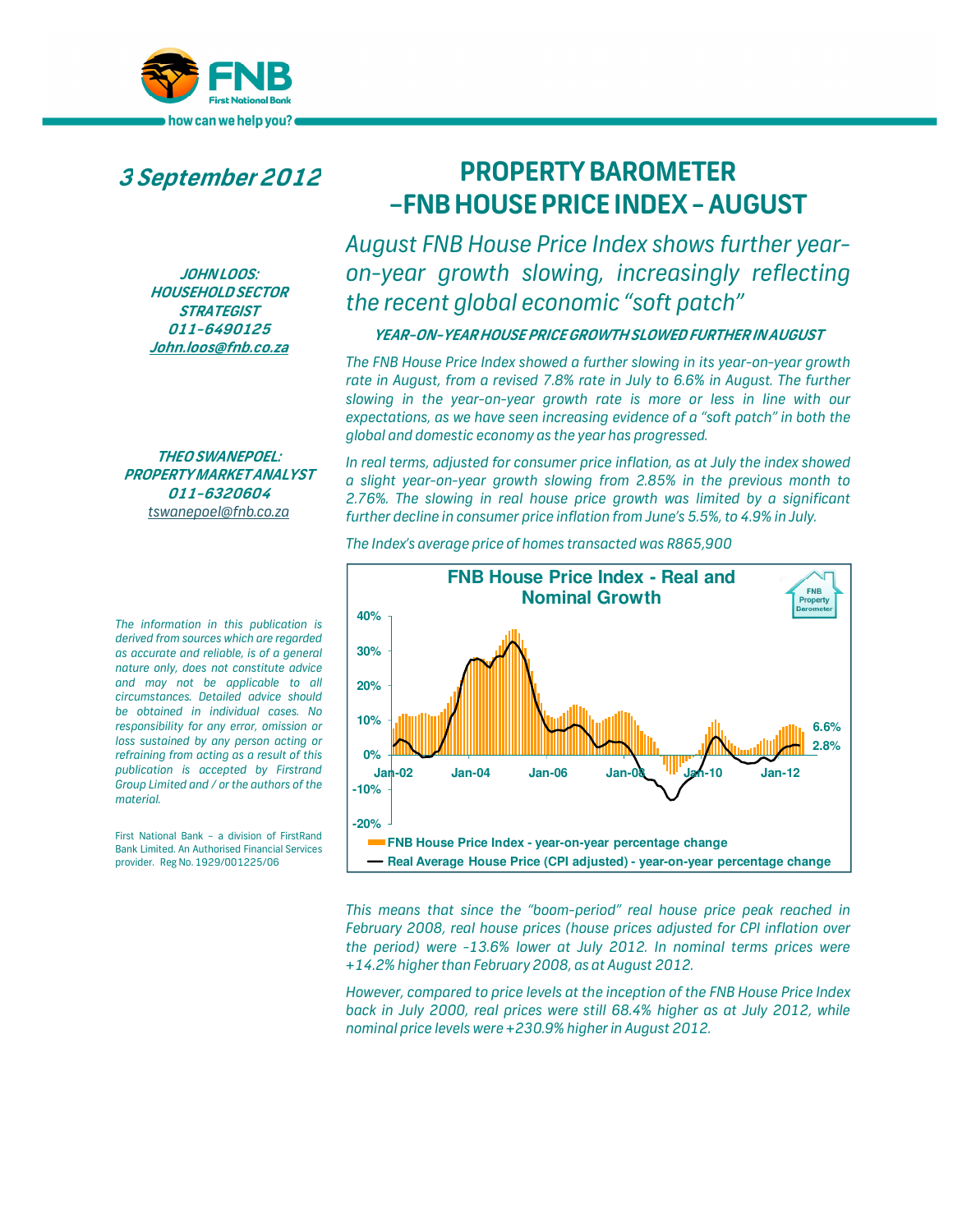#### **FNB'S VALUERS HAVE RECENTLY BEEN PERCEIVING A SLOWING RATE OF IMPROVEMENT IN THE MARKET**

*FNB's Valuers' percentions of market strength, as encapsulated in the FNB Valuers' Market Strength Index, are increasingly supportive of the slowing price growth trend as measured by the FNB House Price Index.* 

 *In August, the FNB Valuers Market Strength Index (see notes at the end for an explanation of this index) did rise slightly further, from a previous level of 45.64, to 45.73, indicating that the valuers as a group still perceived a slight narrowing of the gap between supply and demand). However, this 45.73 level remains below the crucial 50 level, implying that the Valuers still give a higher average rating to supply than to demand, and this indicates that real house price decline remains a strong possibility.* 

*In addition, the rate of improvement in the Market Strength Index has been broadly slowing since May 2012 on a month-on-month seasonally-adjusted basis, in line with the slowing rate of house price growth in recent months, and August saw a continuing of this recent slowing growth trend.* 

*The reason for the slowing pace of improvement in the Market Strength Index in August was twofold. Firstly, the Supply Index saw its pace of decline slow mildly, while there has been a steady slowing in the growth rate in the Valuers' Demand Index.* 



*The FNB Valuers Indices suggest that the short term residential market fluctuations that they perceive continue to track short term South African economic fluctuations. This statement may sound a little contradictory, given the improved real GDP (gross domestic product) growth rate of 3.2% annualized for the 2nd quarter of 2012 (up from 2.7% in the 1st quarter). However, a closer look at 2nd quarter GDP reveals that the improvement was due to a massive increase in mining output in the 2nd quarter, after very weak output in that sector in the 1st quarter due to industrial action disruptions. Excluding the currently volatile mining sector, many of the major economic sectors showed slowing growth in the 2nd quarter, in line signs of recent global economic weakness.* 





*period, has been very much in line with a slowing month-on-month growth rate in the SARB Leading Business Cycle Indicator.* 

*The recent trend in the SARB Leading Indicator's 3-month moving average has also been significantly down month-on-month, reaching a -1.2% decline for the latest available data point in June. This would suggest economic weakness in the current (3rd) quarter, and the SARB reports that the list of negative contributors to the indicator includes global economic factors.*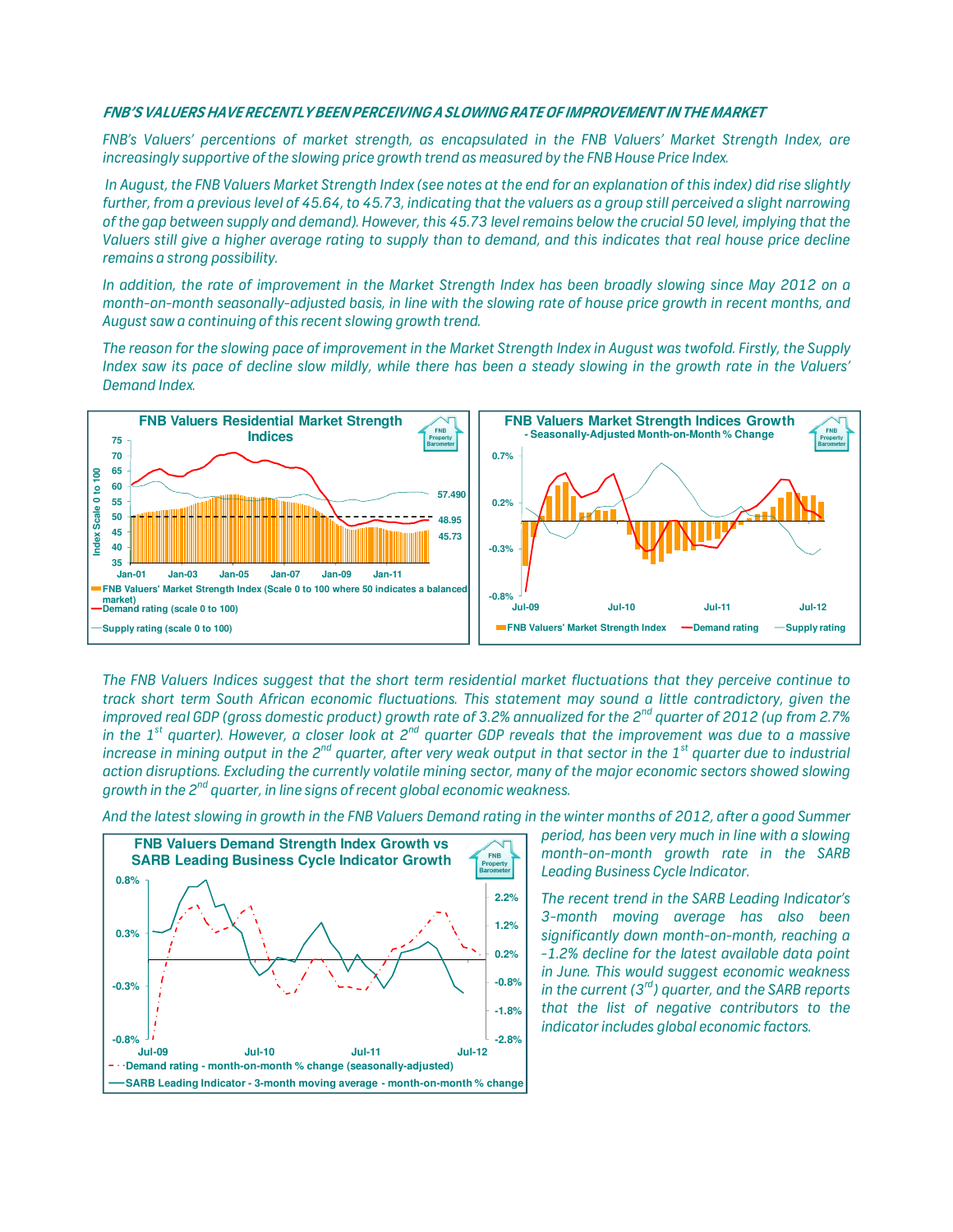## **OUTLOOK**

*So where too from here? After a few months, it is becoming more evident that the slowing FNB House Price Index inflation rate is something of a short term trend, and not just a "once off". This slowing growth comes as little surprise given signs of global and domestic economic weakness that have been building for some time.* 

*On the labour remuneration front, the SARB has reported mediocre growth rates in the country's nominal wage bill growth, in the order of 7.6% and 8.1% year-on-year for the 1st and 2nd quarters respectively. These growth rates are lower than the 9.6% average wage bill growth in 2011. In addition, 2011's household disposable income growth was boosted by very strong growth in household net income from investments (termed income from "property" by the SARB), to the tune of 16.6%, as dividend income and the like "normalized" last year off a very low base after the 2008/9 recession. This growth in household income from investments is not expected continue at such a rapid pace.* 

*It is quite likely, therefore, that household disposable income growth is currently slowing.* 

**Therefore, in the coming months we anticipate further slowing in the year-on-year rate of increase in house prices, with the FNB House Price Index expected to end the year on lower year-on-year growth of between 3-5%.**